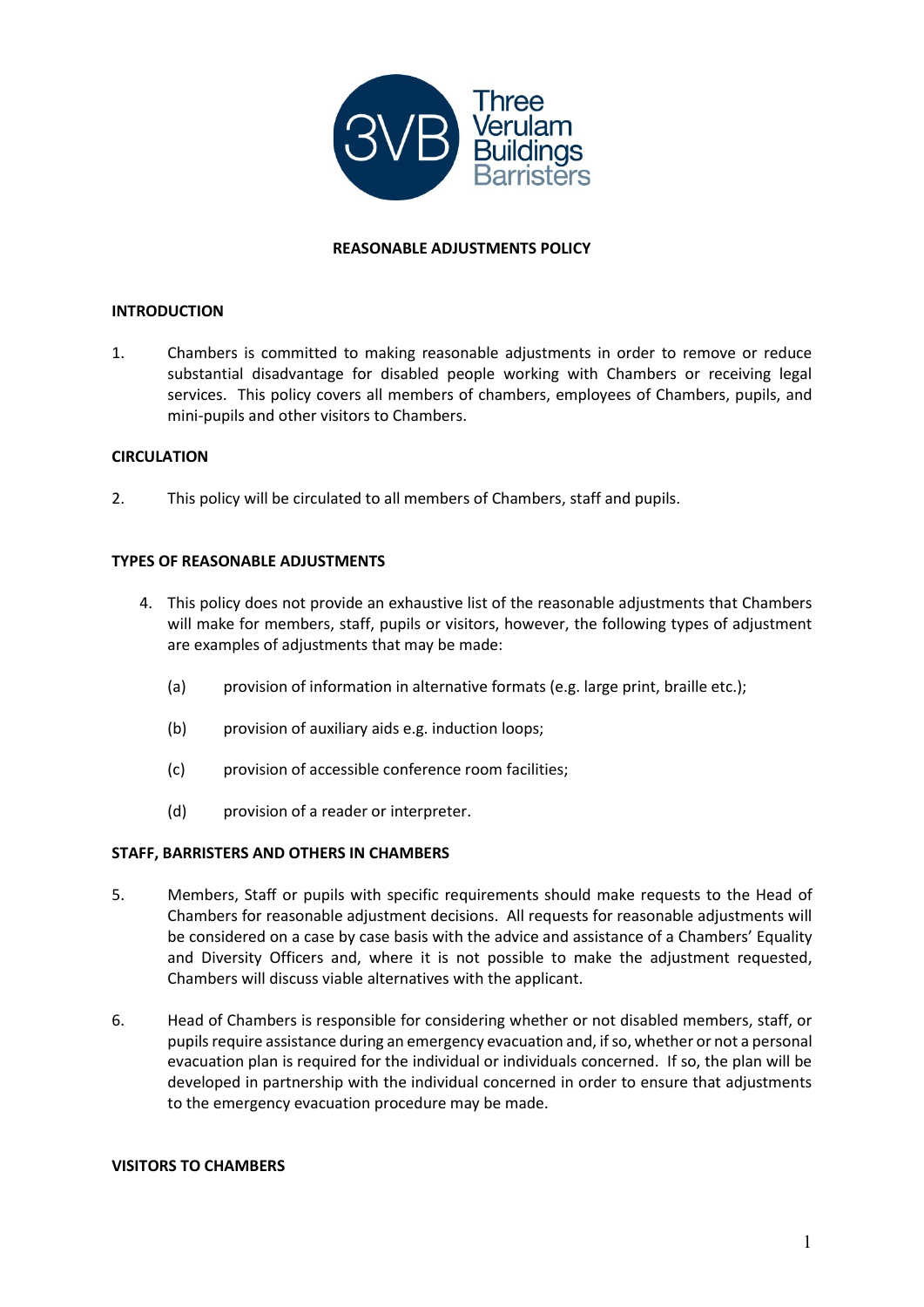7. Barristers are responsible for considering reasonable adjustment requests for their visitors. They are also responsible for anticipating any likely reasonable adjustments that would need to be made for visitors whom they know to be disabled and are likely to require assistance. Requests for specific reasonable adjustments for visitors may be made by contacting one of Chambers' Equality and Diversity Officers.

#### **MONITORING AND REVIEW**

8. This policy is reviewed by a Chambers' Equality and Diversity Officer at regular intervals.

#### COURT HEARINGS

9. The clerks will help smooth the process of any disabled solicitors or clients attending court with any members of chambers. When asked for assistance, the clerks will give the court, in good time, full details of the dates and times when the disabled person(s) will be attending. The clerks will also pass on all of these details to the solicitor or client so they can contact the court directly in the event of any problems arising.

DISABILITY COMMUNICATIONS GUIDE

10. A Disability Communications Guide is at Schedule 1.

**Approved by the MB September 2020**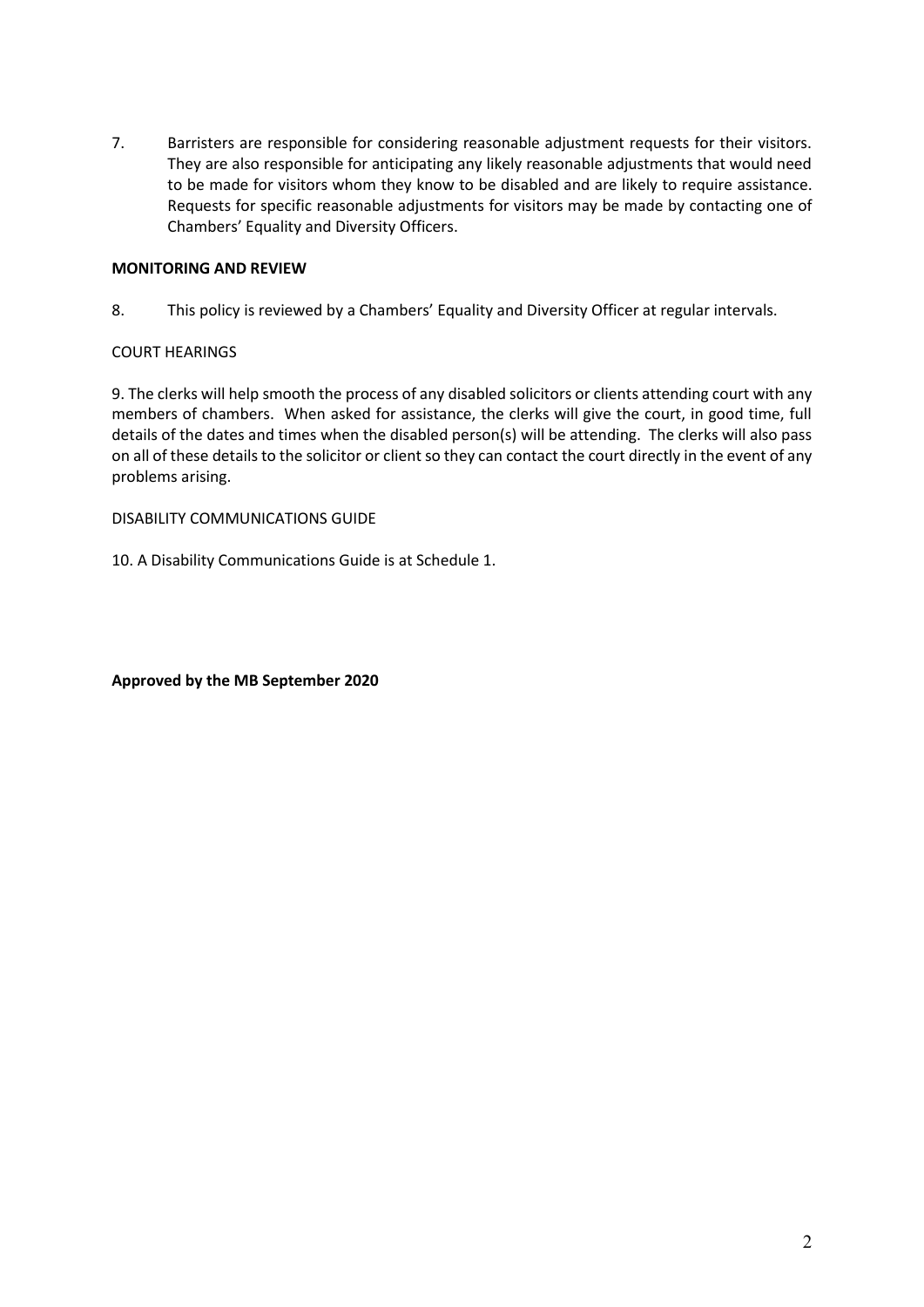# **Schedule 1 - Disability Communication Guide**

#### **The Basics**

**The overriding rule is not to be daunted by lists of rights and wrongs. If in doubt, ask yourself how you would want to be treated and always be willing to adapt to a person's individual preference.**

- The majority of difficulties faced by disabled people are caused by other people's misunderstanding of their capabilities.
- Improving access means removing barriers; it is not just about spending money on structural alterations. It also involves adjusting policies, procedures and outdated attitudes towards disabled people.
- The word 'access' should be applied in its broadest sense to all forms of communication and opportunity.
- The general health of most disabled people is as good as that of anyone else.

## **Communication Skills**

Communication skills are vital in developing relationships with disabled and non-disabled clients, members and employees alike. Common sense and common courtesy tell us:

- Be patient and listen attentively.
- Use a normal tone of voice when extending a verbal welcome.
- Exercise patience when listening.
- Do not attempt to speak or finish a sentence for the person you are speaking. Never ask 'What happened to you?' Restrain your curiosity.
- Address a disabled person by their first name only if addressing everyone with the same familiarity.
- Speak directly to a disabled person, even if accompanied by an interpreter or companion.

## **Words and Phrases**

**Certain words and phrases may give offence. Although there are no concrete rules it is helpful to understand why some terms are preferred to others. Preferences vary, so be prepared to ask the individual.**

**People are increasingly sensitive to the way in which the 'language of disability' can lead inadvertently reinforce negative stereotypes.**

## **General Guidance**

Most people who see disability as an equality issue strongly prefer the term 'disabled people' as they regard themselves as people with impairments or medical conditions who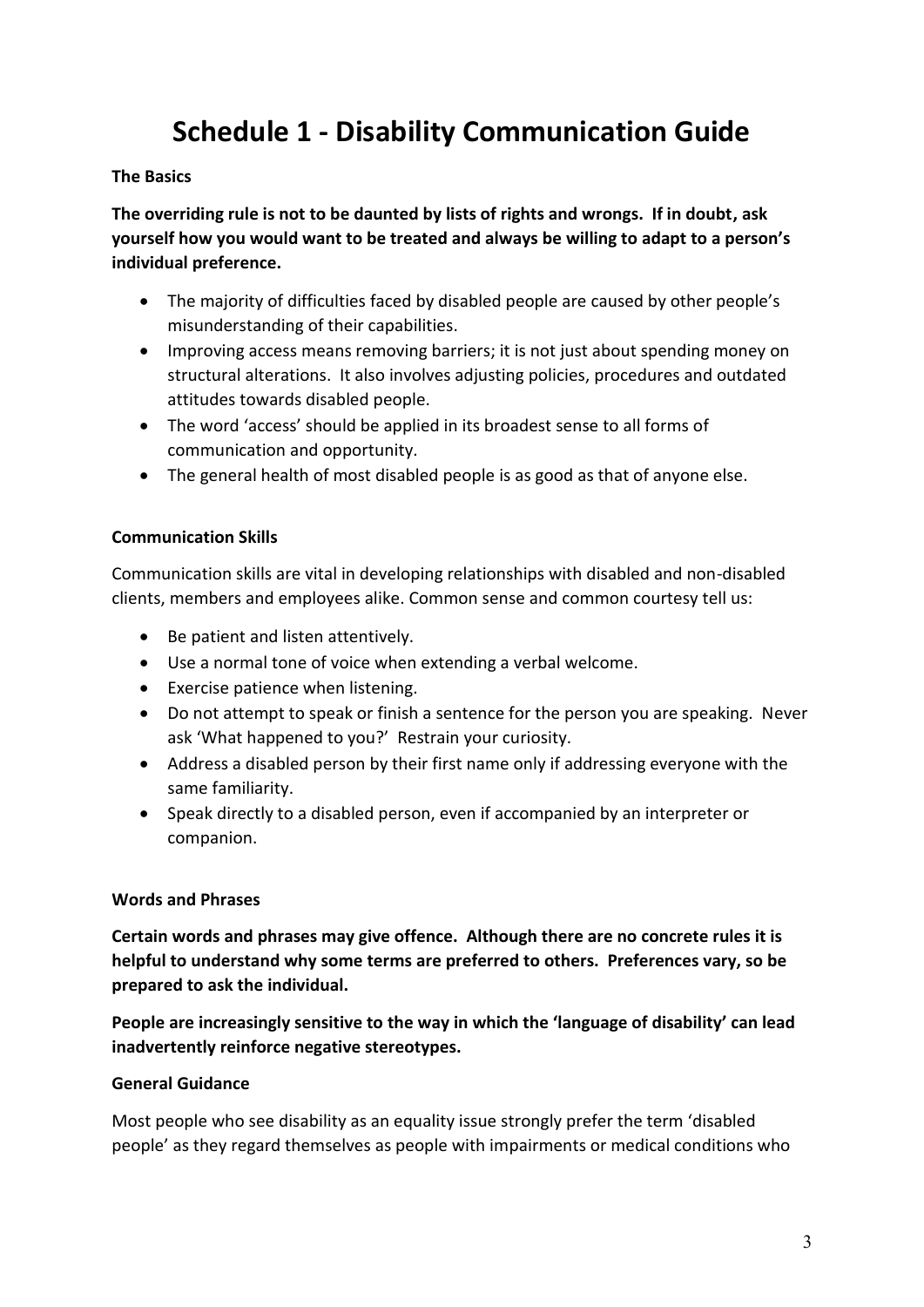are 'disabled' by a society that fails to remove unnecessary obstacles. Some prefer the term 'people with disabilities' because it puts the person first.

Others, such as many who are pre-lingually deaf (i.e. deaf from birth or an early age) and use British Sign Language or those with a long-term medical condition may not see themselves as disabled at all, even though the law may define them as such.

- A disabled person is not defined by their impairment. Nobody wants to be given a medical label.
- Labels say nothing about the person, they simply reinforce the stereotype that disabled people are 'sick' and dependent on the medical profession.
- References such as 'an epileptic' or 'a diabetic' are dehumanising. If you need to refer to a person's condition, say 'a person who has diabetes'. (Exceptions do, however, exist. The Dyslexia Association advocates the use of the phrase 'dyslexic people' as opposed to 'people with dyslexia').
- Do not be embarrassed about using common expressions that could relate to someone's impairment, e.g. "see you later" or "I'll be running along then".
- Avoid using language that suggests disabled people are always frail or dependent on others, or which could make disabled people objects of pity, such as 'sufferers from' or 'victim of'.
- Do not use collective nouns such as 'the disabled' or 'the blind'. These terms imply people are part of a uniform group. The exception is 'the Deaf' with a capital 'D'. This is the preferred term for many pre-lingually deaf people who use British Sign Language and see themselves as a cultural minority rather than part of a disabled community.
- Do not ask people to 'declare or disclose' their disability, use non-emotive language such as, "please let us know how we can meet your needs".

| Instead of                             | <b>Use</b>                                   |
|----------------------------------------|----------------------------------------------|
| Mental, mental patient, schizophrenic, | A person with a mental health condition.     |
| lunatic, psycho, etc.                  |                                              |
| Cripple, or invalid                    | Disabled person, or person with a disability |
|                                        | or, if appropriate, a person with a mobility |
|                                        | impairment.                                  |
| Deaf and dumb, deaf-mute               | A person who is deaf without speech or a     |
|                                        | deaf person.                                 |
| Midget, or dwarf                       | A person of short stature, or a person of    |
|                                        | restricted growth. Although some             |
|                                        | individuals do prefer to be called a dwarf.  |
| Fits, spells, attacks                  | <b>Seizures</b>                              |
| Mentally handicapped, subnormal        | A person with a learning disability or       |
|                                        | difficulty.                                  |
| Wheelchair-bound, confined to a        | A wheelchair user.                           |
| wheelchair                             |                                              |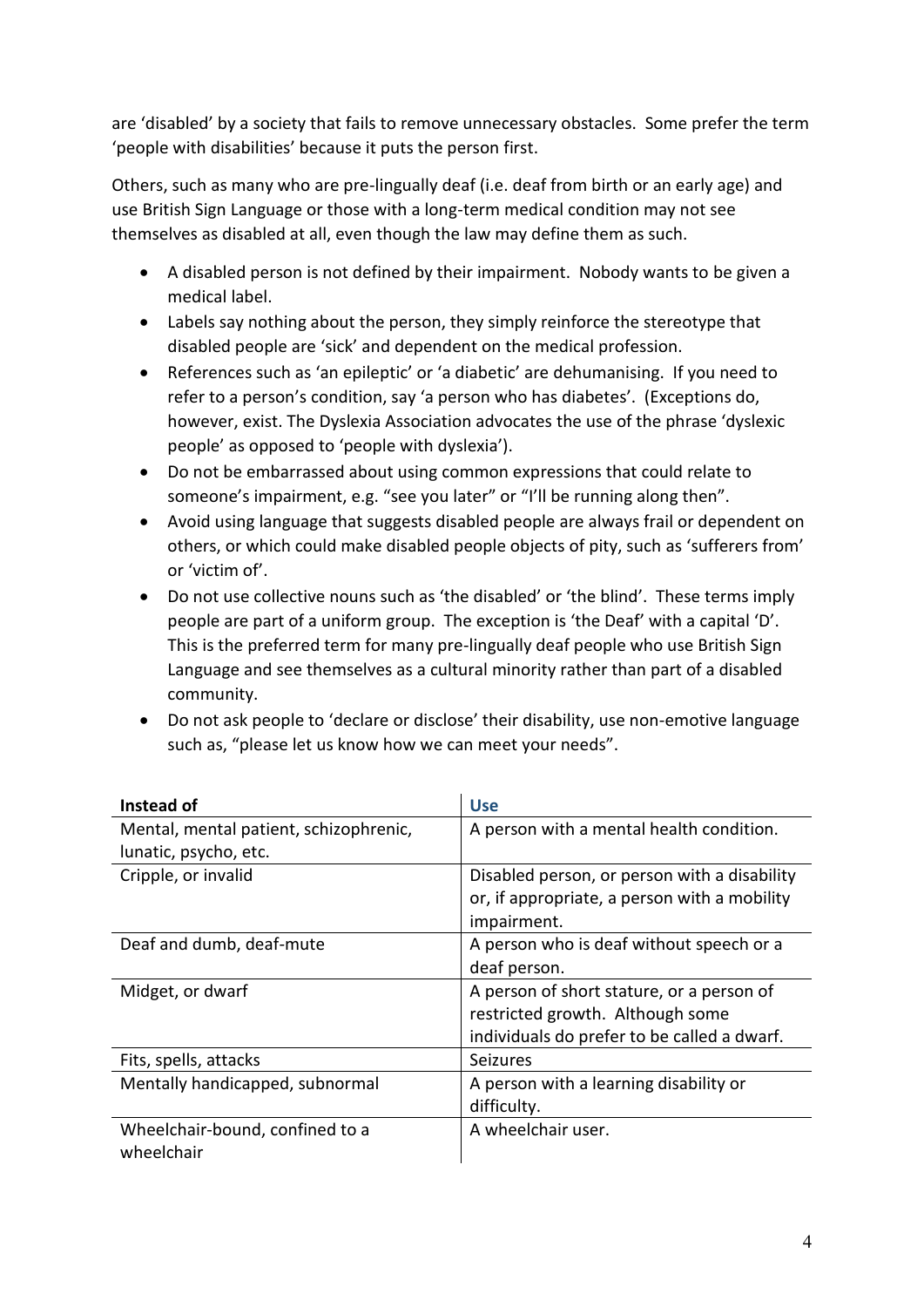## **Disability Etiquette**

# **The one universal rule is never to assume you know what assistance, if any, a disabled person requires. Ask if, and what, assistant may be needed.**

#### **However, here are a few more general pointers that may be useful:**

- Treat a disabled person in the same manner and with the same respect and courtesy you would anyone else.
- Treat adults as adults.
- Do not make assumptions about the existence or absence of a disability' many people have disabilities that are not visible or immediately apparent.
- Use appropriate physical contact, such as a handshake, as you would with anyone else.
- A disabled individual may not introduce a personal assistant or human aid to communications (e.g. an interpreter). Take your lead from the person using their services.
- Assistant dogs are working dogs. They should not be treated as pets. They will, however, need water and somewhere outside to relieve themselves if it is a long meeting.
- Know where accessible (and other) toilets, drinking fountains, water coolers and telephones are located.

## **Meeting People with a visual impairment**

- Identify yourself clearly and introduce any other people present. Clearly indicate where people are located.
- If speaking in a group, it is helpful to identify the name of the person you are speaking to. People should introduce themselves before speaking.
- To shake hands, say "Shall we shake hands?"
- Before offering assistance ask the individual how you may help. If the person asks for assistance, ask "May I offer you an arm?" rather than taking their arm. This enables you to guide, rather than 'propel' the person.
- Remember that most people with impaired vision do have some residual sight.
- If you are guiding someone, tell them when steps, stairs, ramps or other obstacles occur. And in the case of steps, stairs and ramps, whether they are up or down.
- When you are offering a seat, guide the person's hand to the back or the arm of the seat, and say this is what you are going to do.
- If leaving someone with a visual impairment in an area unfamiliar to them, inform the person you are leaving and connect them with someone else.
- When entering an unfamiliar area, give a brief description of the layout.
- Where someone might normally take notes ask if they would like to record the meeting or conversation.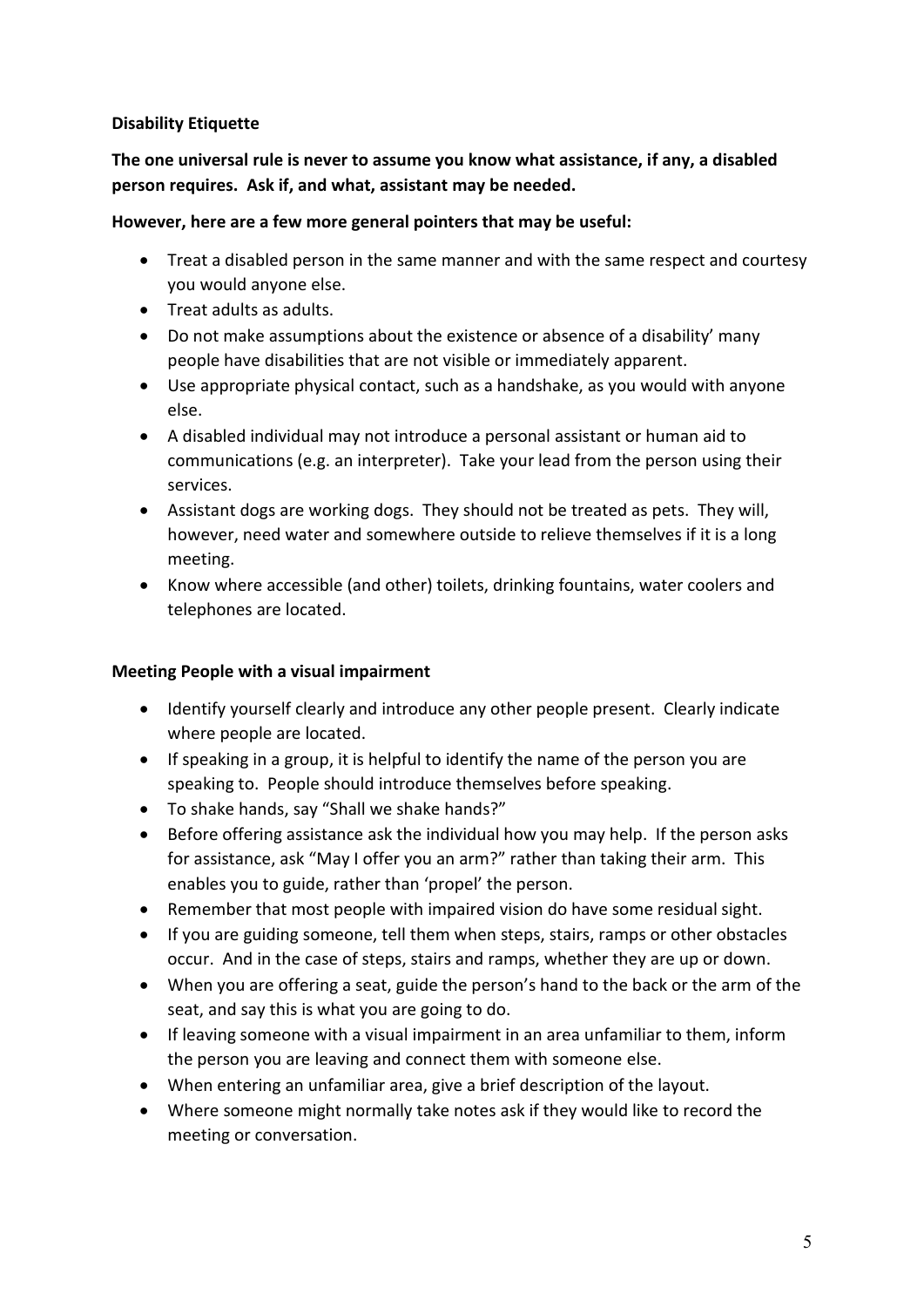- Provide written communication in an accessible format and if possible in the person's preferred format, such as large print, Braille or an electronic version.
- Papers for meetings should be available in advance, including minutes and any papers to be tabled.

## **Meeting People who are deaf or hard of hearing**

**There are many different degrees and types of deafness, and different ways for deaf people or those who are hard of hearing to communicate. It is estimated that 689,000 people are profoundly deaf and 50,000 use British Sign Language (BSL) as their first language**.

- Try not to feel uncomfortable about communicating with a deaf or hard of hearing person, even if the communication feels awkward at first.
- If you do not understand what someone has said, ask him or her to repeat the sentence.
- Do not pretend you have understood when you have not.
- For interviews and meetings use a qualified British Sign Language interpreter.
- Qualified interpreters are either CACDP Council for the Advancement of Communication with Deaf People) registered interpreters or registered trainee interpreters.
- Ask the person to tell you how they prefer to communicate.
- Speak one at a time in meetings or gatherings. This enables lip-reading or interpreter communication.
- Written notes may help you present complicated information but remember that the person cannot read and lip-read or look at an interpreter at the same time.
- Make sure a deaf person is looking at you before you begin speaking as he or she may need to lip-read. A gentle touch on the shoulder or arm will capture their attention.
- Keep background noise as low as possible.
- Check regularly that you have been understood.
- If a sign language interpreter is present, speak to the individual not the interpreter.
- Many people reinforce what they hear with lip-reading. A few deaf people with no hearing at all use this alone. This is a demanding and tiring skill.
- Look directly at the person you are speaking to.
- Do not speak with your back to a light source as this will put your lips in shadow.
- Make sure you are visible and in good lighting when talking.
- Speak clearly and at an even pace, but do not distort or exaggerate your lip movements.
- Stop talking if you must turn away.
- Do not use exaggerated gestures.
- Do not block your mouth with your hands, cigarettes or food.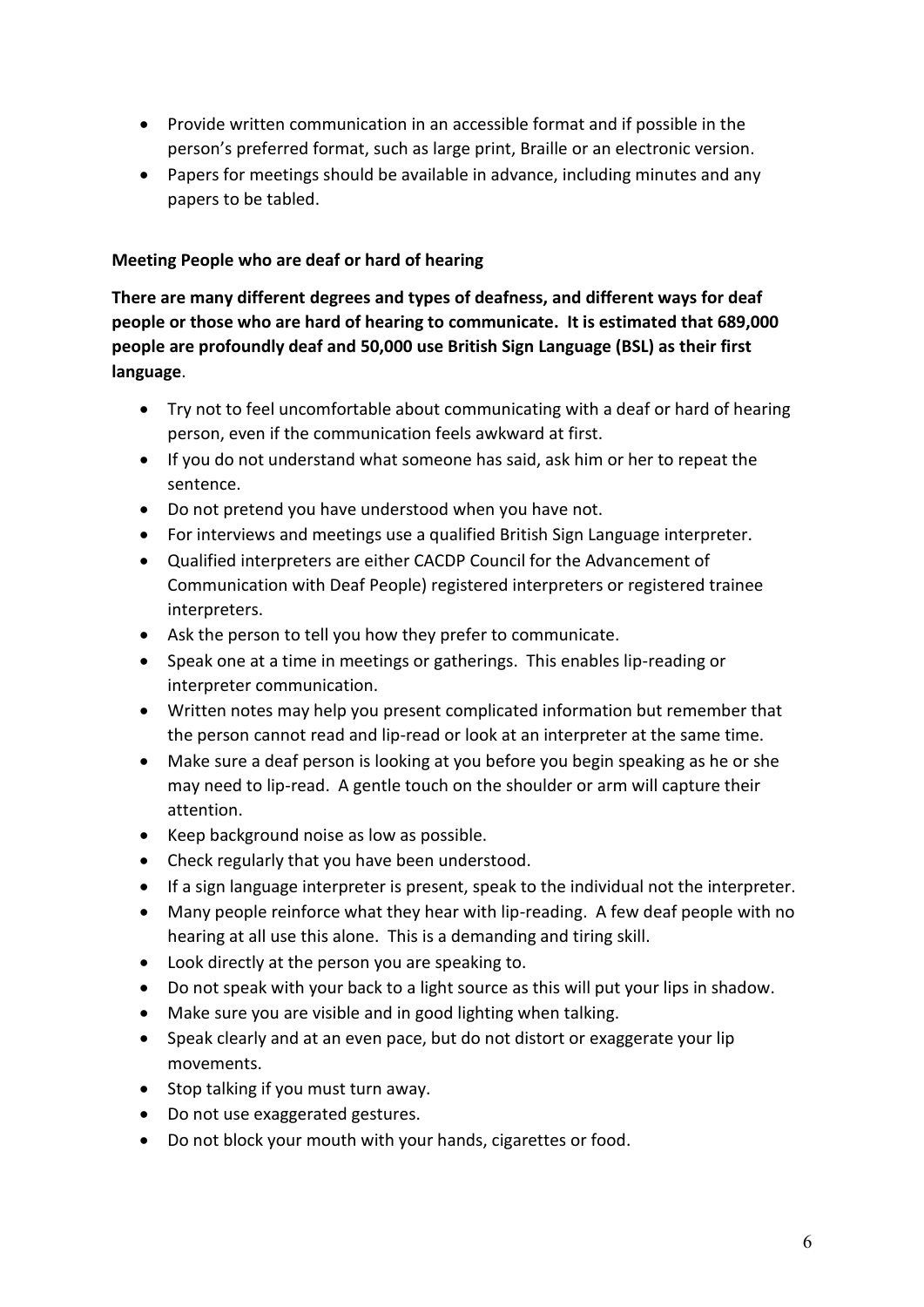## **Meeting people who are deafblind**

**While deaf-blindness is a combination of hearing and sight impairments, remember that deafblind people are not always completely deaf and blind. In fact, most deafblind people do have some residual hearing or sight or both. The advice provided in the sections on people with impaired vision or hearing may therefore also apply.**

A deafblind person may speak to you but may not hear your voice. Let the person know you are there. Approach from the front and touch the person lightly on the arm or shoulder to attract their attention.

Many deafblind people need to be guided. Individuals will have their particular preference as to how they wish to be guided. Some deafblind people experience poor balance.

A deafblind person may be supported by a communicator-guide or interpreter. Remember to speak to the individual rather than their assistant.

Do not grab or 'propel' a person. Let them know you are offering to escort them by guiding their hand to your elbow.

#### **Meeting people with speech difficulties**

- Be attentive, encouraging and patient, but not patronising. Slowness or impaired speech does not reflect a person's intelligence.
- Refrain from correcting or speaking for the person.
- Wait quietly while the person speaks and resist the temptation to finish sentences for them.
- If you need more information, break down your questions to deal with individual points that require short answers.
- If you do not understand what someone has said, ask the individual to say it again.
- Never pretend to understand when you do not.

## **Meeting people who use a wheelchair, cane, walking frame or crutches**

**Learning on a wheelchair is the equivalent of learning or hanging onto a person. A wheelchair is a user's personal space. If you are talking for more than a few moments to someone in a wheelchair, try to position yourself so you are at the same level, or at least ask the person if they would like you to sit down.**

- Be aware of your manner when you kneel or crouch to speak with the person.
- Remember to treat adults as adults.
- If there is a high desk or counter, move to the front. Never touch or move crutches, canes or walking frames, or push a wheelchair without the user's consent.
- Offer a seat to someone who may need one.
- Speak directly to a wheelchair user, not their companion.
- Unless you know it is easy to move around your building in a wheelchair, offer to help. Heavy doors or deep-pile carpets are just some of the hazards to watch for.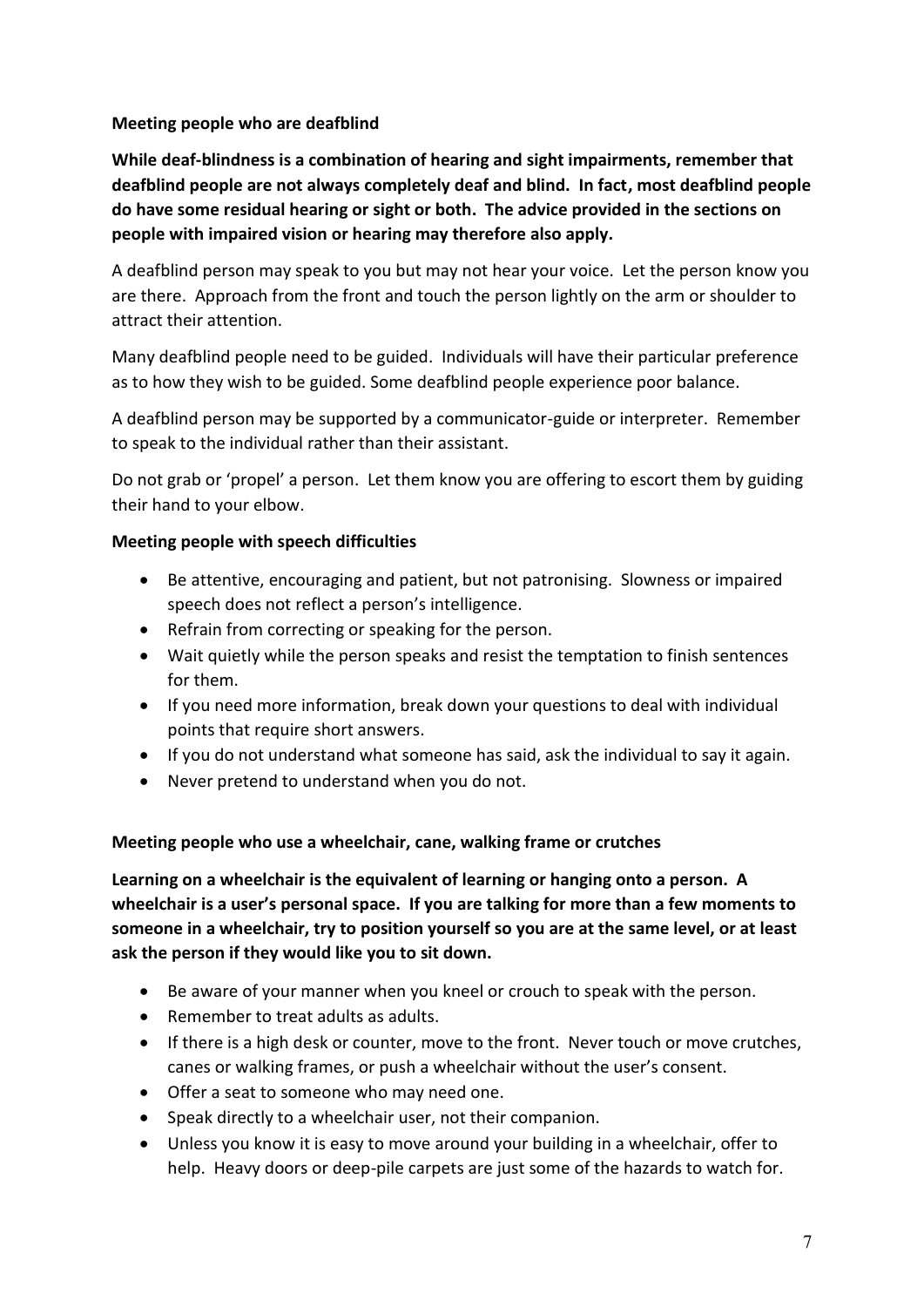- Do not assume ramps solve everything; they may be too steep or too slippery.
- Do not be offended if your offer of help is refused. Many wheelchair users prefer to travel independently whenever possible**.**

## **Meeting people with learning disabilities**

**Many people born with learning disabilities, those in the early stages of dementia or people who acquire a brain injury, live full and independent lives. Most can make their own choices, with varying levels of support. The following may apply to any of these individuals:**

- Begin by assuming the person will understand you.
- Speak to the person as you would anyone else. Do not assume you can predict from your initial impression what the person will or will not understand.
- Keep all your communication simple. Avoid jargon.
- Consider putting information in writing, including your name and phone number.
- Provide straightforward summaries of written information.
- Perhaps offer the person an appropriate record of the conversation (e.g. electronic version or 'easy read' notes) so they can consider it again later and keep a record.

## **Meeting people with mental health problems**

# **Everyone is different so be perceptive and open to possible adjustments; remember that you may not know if the person has a mental health problem.**

- If they are displaying non-typical or distressed behaviour ask, preferably in private, if there is anything you can do to help.
- Always ensure people can complete their business without feeling humiliated or a failure.

# **Often the most significant disability people with mental health problems experience is created by the attitudes of others.**

- Be patient and non-judgemental.
- Give the person time to make decisions.
- Remove any sources of stress and confusion such as noise or flashing lights.
- Provide clear and timely information with the aim of ensuring people arrive at meetings as unstressed as possible.
- Remember that the individual may require an advocate to help access information or attend a meeting or interview.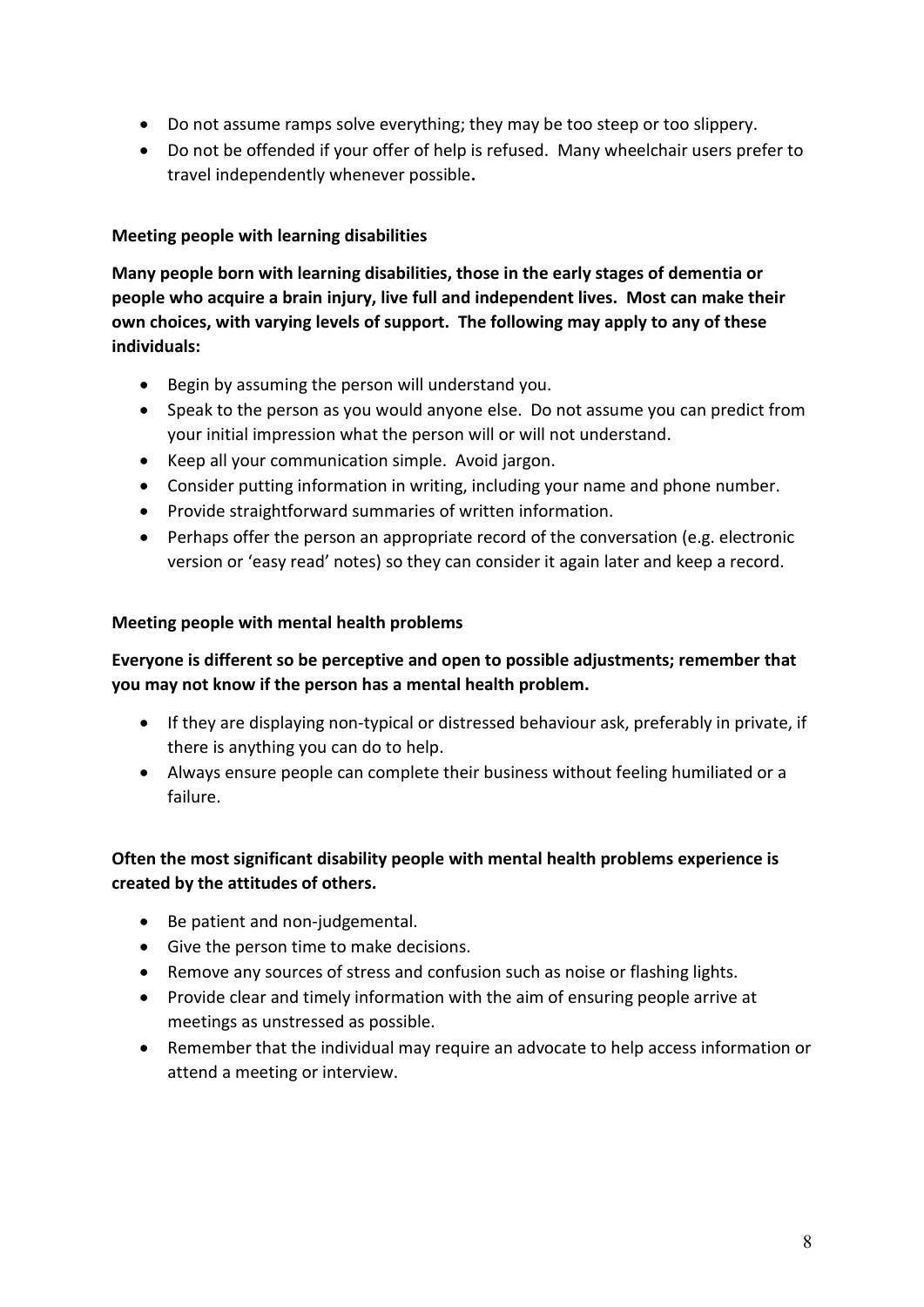## **Meeting people with facial disfigurement**

**Some people are born with disfigurement and others acquire it through accident or illness. Disfigurement is usually only skin deep, but it can be associated with facial paralysis and other impairment such as speech difficulties.**

- It does not mean the person is any different and certainly does not affect his or her intelligence.
- Make eye contact as you would with anyone else. Do not stare. Smile if you would for someone else.
- Listen carefully and do not let the person's appearance distract you.

## **Interviews**

# **When preparing to interview a disabled person you may need to adjust your usual arrangements. Do not assume you know what will be needed. Ask the individual.**

- Describe the interview process and ask all candidates if they have any particular requests.
- Although you should be prepared to make reasonable adjustments, do not make assumptions about what a person can or cannot do.
- Disabled people often develop their own creative solution to work-based challenges.
- Focus on the main tasks and requirements of the job and on the person's skills.
- Restrict questions about the effect of the person's disability to those that potentially affect their ability to do the job, such as 'How can we help you be successful in this role?' Also consider reasonable adjustments they might need.
- Only ask about the person's life outside work if you would ask such questions of every other candidate.
- Do not ask "What happened to you?"

# **Adjustments include:**

- Changing the venue to a more accessible interview room for a wheelchair user.
- Re-arranging the seating or lighting so that a deaf person can lip-read more easily.
- Arranging for an appropriate person to help you communicate, such as a sign language interpreter.
- Allowing the individual to bring an assistant or companion to the interview.

# **Meetings and Events**

**When planning a meeting or event remember that 'access' refers to facilities as well as buildings. It covers approaches, entrances, floor surfaces, lifts, speaker platforms, lecterns, catering and toilets, as well as providing extra time, interpreters and communicates support, electronic or Braille versions of notes, large print programmes and auxiliary aids such as portable nearing loops.**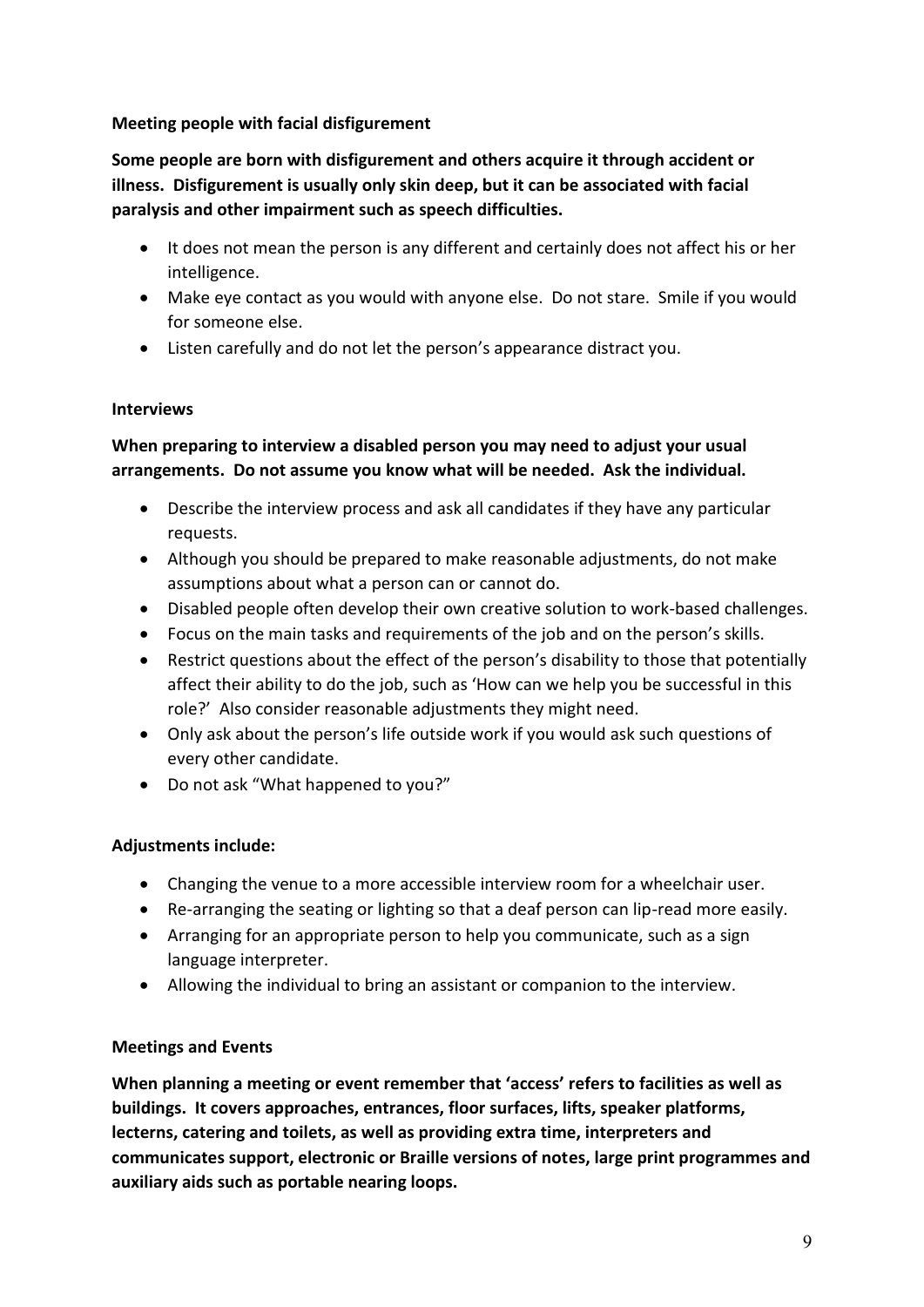- If you think there may be access problems, either give advance warning of the problem or preferably find a better venue.
- Make sure reception staff know you are expecting disabled people. Ensure they have read this guide and tell them about any particular requests. If it is a meeting that is open to the public to drop in you should always expect disable people and ensure in advance that it will be accessible.
- Ensure there is room for people with visual or mobility impairments to move about easily, both at the meeting and when taking refreshments.
- Make sure help, and seats and tables, are available. It is difficult to sign with glass of wine in your hand.
- Reduce or remove any background noise.
- Offer clipboards to wheelchair users.
- Clearly sign accessible toilet facilities and ensure staff know where they are.
- Everyone should be aware of the evacuation plan, including refuge point and evacuation procedure.
- Ideally, the building should be equipped with a 'deaf-alert' (i.e. visual) fire alarm.

#### **Invitations**

**Remember to include written instructions of how to get to the meeting or event as well as providing a map. Also, provide contact details in the case one of your guests requires assistance on their way to the venue.**

Rather than referring to 'special needs', ask if people have 'particular requirements'. Use phrases such as:

- 'Please let us know what we can do to make our reception fully accessible to you?'
- 'Do you need us to change anything to make sure you play a full part in this meeting?'
- 'Do you have any access or dietary requirements?'

#### **Disability and the law**

**It is unlawful for employers, education providers and providers of goods, facilities, services and public functions to discriminate against disabled people.**

**This means that reasonable adjustments or changes to policies, practices and buildings must be made to enable disabled people to access all of these.**

**The legal definition of disability is very wide and does not just apply to people who have a visual or hearing impairment.**

**It can cover:**

• People who have problems moving around whether or not they use a wheelchair or crutches.